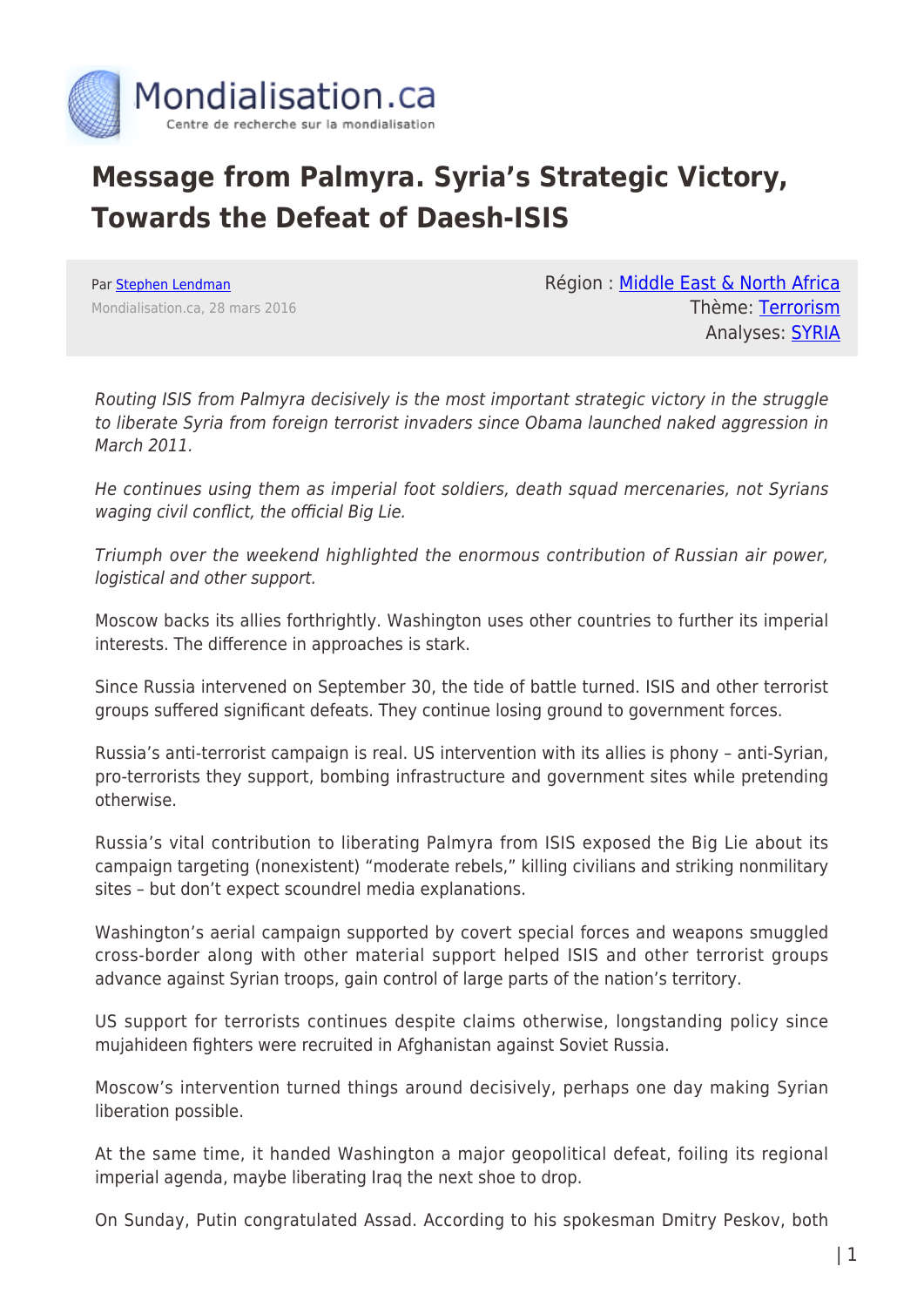leaders spoke by phone.

Putin stressed Moscow's continued support for its Syrian ally, his commitment to defeat the scourge of terrorism. Russian air power, intelligence and other support made liberating Palmyra possible, Peskov explained.

Iran remains a valued Syrian ally. Its Supreme National Security Council secretary Ali Shamkhani called "(t)he real resolve and determination of the Syrian nation, government and army to purge the territories occupied by terrorist and Takfiri groups…reason for praise and pride…"

"(T)he Iranian government and armed forces will continue their full support for Syria and the axis of resistance" against dark forces vital to defeat.

Liberating Palmyra facilitates more strategic victories against ISIS and other terrorist groups controlling Raqqa, Deir Ezzor and other Syrian territory. It makes final victory more possible.

Stephen Lendman lives in Chicago. He can be reached at lendmanstephen@sbcglobal.net.

His new book as editor and contributor is titled « Flashpoint in Ukraine: US Drive for Hegemony Risks WW III. »

http://www.claritypress.com/LendmanIII.html

Visit his blog site at sjlendman.blogspot.com.

Listen to cutting-edge discussions with distinguished guests on the Progressive Radio News Hour on the Progressive Radio Network.

La source originale de cet article est Mondialisation.ca Copyright © [Stephen Lendman,](https://www.mondialisation.ca/author/stephen-lendman) Mondialisation.ca, 2016

## Articles Par : [Stephen](https://www.mondialisation.ca/author/stephen-lendman) [Lendman](https://www.mondialisation.ca/author/stephen-lendman) A propos :

Stephen Lendman lives in Chicago. He can be reached at lendmanstephen@sbcglobal.net. His new book as editor and contributor is titled "Flashpoint in Ukraine: US Drive for Hegemony Risks WW III." http://www.claritypress.com/LendmanIII.html Visit his blog site at sjlendman.blogspot.com. Listen to cuttingedge discussions with distinguished guests on the Progressive Radio News Hour on the Progressive Radio Network. It airs three times weekly: live on Sundays at 1PM Central time plus two prerecorded archived